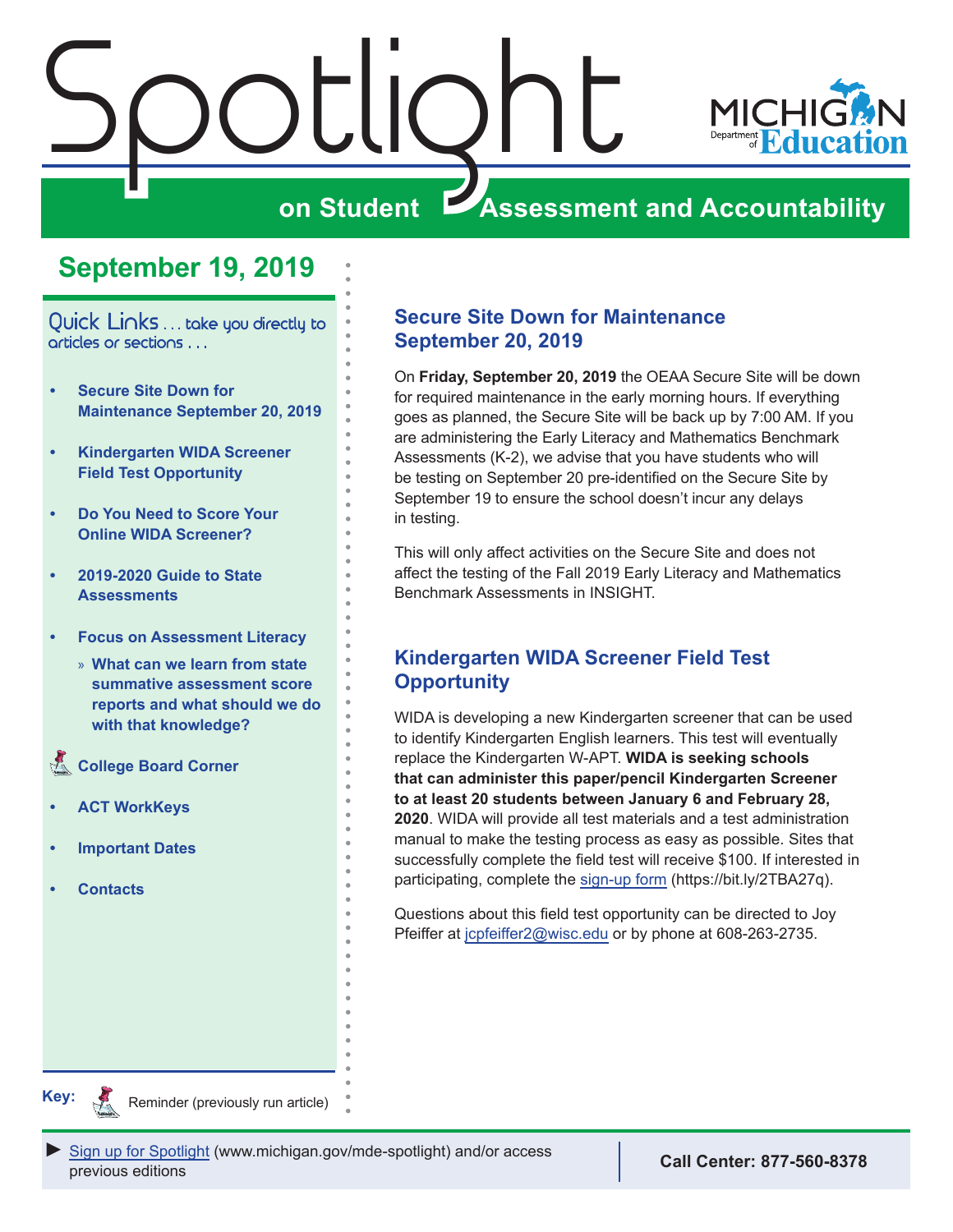## <span id="page-1-0"></span>**Do You Need to Score Your Online WIDA Screener?**

District English Learner (EL) Assessment Coordinators must identify the educators who will be responsible for scoring the Writing and Speaking responses, and do the following in the order listed:

- 1. Verify all educators have completed the necessary training to obtain certification to score the WIDA Screener writing and/or speaking tests. District Coordinators can review scoring certifications in their [Secure Portal account](https://wida.wisc.edu/login) (https://wida.wisc.edu/login).
- 2. Aid the person in obtaining a correct OEAA Secure Site account. Directions for obtaining accounts can be found on the [Secure Site Training web page](http://www.michigan.gov/securesitetraining) (www.michigan.gov/oeaa-secure). An OEAA Secure Site account will trigger the creation of a WIDA AMS account.
- 3. Ensure that these educators have established a WIDA AMS account before doing the next step.
- 4. E-mail or call DRC at [wida@datarecognitioncorp.com](mailto:wida%40datarecognitioncorp.com?subject=) or 1-877-560-8378, Option 5, and provide Customer Service with the following information for all users who need to be assigned in order to score:
	- a. User Name
	- b. User Email
	- c. Domain to be assigned (writing, speaking, or both)

## **2019-2020 Guide to State Assessments**

The Office of Educational Assessment and Accountability (OEAA) is working on the 2019-2020 version of the Guide to State Assessments. As many of the components of our assessment system are dependent on an approved state budget, the guide will not be published until early- to mid-October. Watch the Spotlight for further information.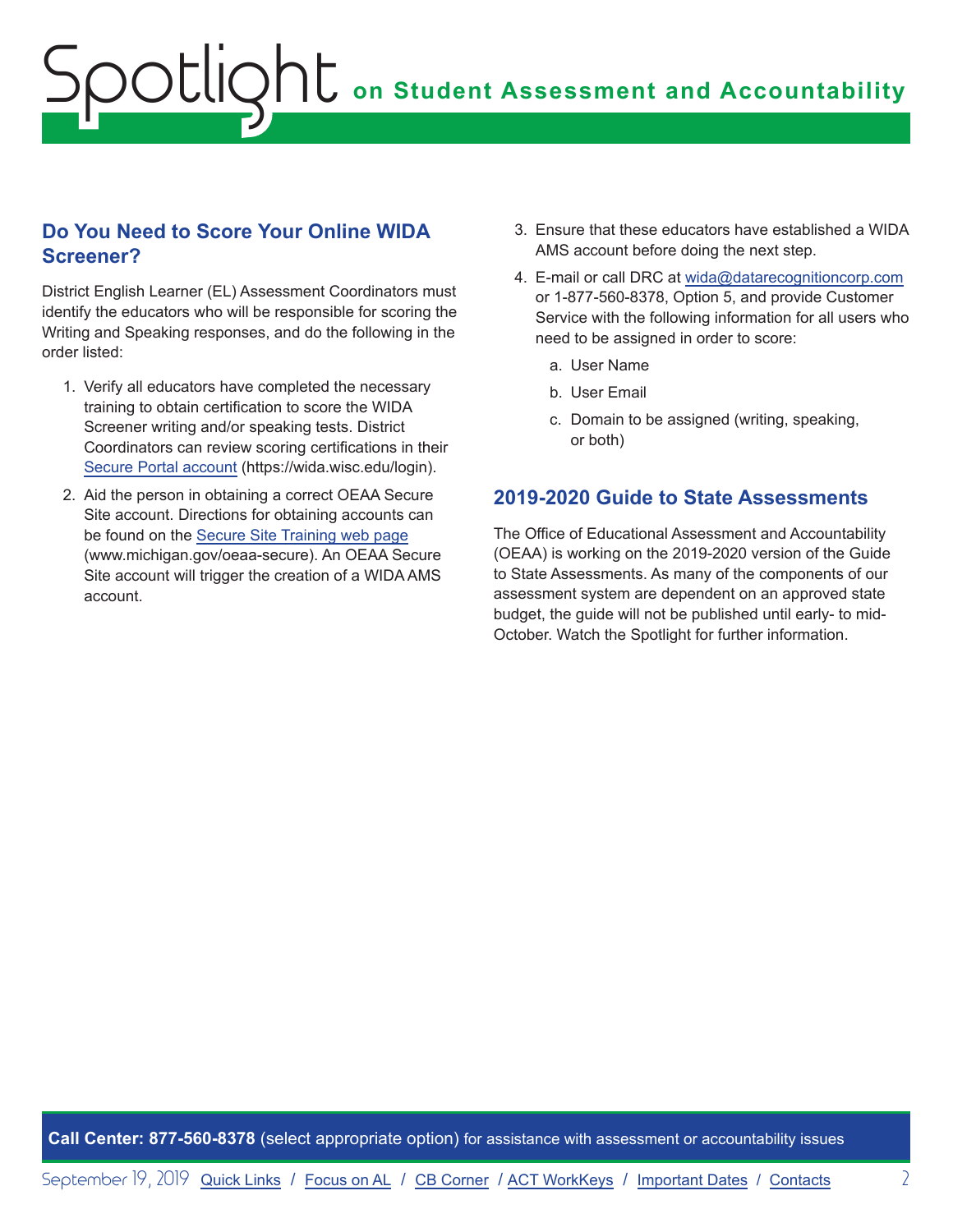# **on Student Assessment and Accountability**

Formative

Interim

**Summative**

## **What can we learn from state summative assessment score reports and what should we do with that knowledge?**

Recently, the Michigan Department of Education (MDE) released statewide summative assessment score reports to families, schools, and the public. Score reports from these summative assessments contain information about what students know and can do in relation to Michigan's academic standards, described in several ways:

- **scale score** a score that has been statistically adjusted to a common scale across all forms of the test and all test takers in order to enable score comparisons
- **raw score** points earned out of points possible

<span id="page-2-0"></span>Spotlight

- **performance levels** how student performance on an assessment -specific content-area test, for example: advanced, proficient, partially proficient, and not proficient
- **sub-scores** provide more detail about student achievement on a sub-set of items. (Use caution when interpreting results based on a few items on the test.)

| scale score $-$ a score that has been statistically adjusted to a common scale across all forms of the<br>test and all test takers in order to enable score comparisons<br>raw score – points earned out of points possible<br>performance levels - how student performance on an assessment -specific content-area test, for<br>example: advanced, proficient, partially proficient, and not proficient<br>sub-scores - provide more detail about student achievement on a sub-set of items. (Use caution<br>when interpreting results based on a few items on the test.)<br>Assessment data can provide value to schools and districts when used according to the intended purpose<br>of the assessment.<br>The intended purpose of statewide summative assessments is to evaluate curricular alignment to<br>Michigan Academic Standards and provide evidence that students are making progress towards learning<br>those standards. State summative assessments also provide information that educators can use to<br>evaluate and adjust educational programs to improve student outcomes in an iterative, continuous<br>improvement process. They are not intended to drive instruction for individual students.<br>It is important for educators to understand the intended purpose of an assessment and the appropriate<br>interpretation of state summative assessment score reports.<br>The following table shows the aggregate reports provided by the MDE and their appropriate use:<br><b>Reports Provided</b><br><b>Assessment(s)</b><br><b>Appropriate Uses</b><br>analyze school-level overall performance<br>analyze curricular alignment to Michigan Academic<br>M-STEP<br>Comprehensive<br><b>Standards</b><br>MI-Access<br>identify needs for academic program improvement or<br>continuous improvement goals<br>M-STEP<br>analyze overall content area performance by sub-groups<br>of students<br>MI-Access<br>identify achievement gaps by demographic sub-groups<br>Demographic<br>PSAT 8/9 (grade 8) | <b>Intere</b><br>analyze curricular alignment and program effectiveness by<br>demographic sub-group<br><b>SAT with Essay</b><br>(Continued on next page) | several ways: | information about what students know and can do in relation to Michigan's academic standards, described in |
|-------------------------------------------------------------------------------------------------------------------------------------------------------------------------------------------------------------------------------------------------------------------------------------------------------------------------------------------------------------------------------------------------------------------------------------------------------------------------------------------------------------------------------------------------------------------------------------------------------------------------------------------------------------------------------------------------------------------------------------------------------------------------------------------------------------------------------------------------------------------------------------------------------------------------------------------------------------------------------------------------------------------------------------------------------------------------------------------------------------------------------------------------------------------------------------------------------------------------------------------------------------------------------------------------------------------------------------------------------------------------------------------------------------------------------------------------------------------------------------------------------------------------------------------------------------------------------------------------------------------------------------------------------------------------------------------------------------------------------------------------------------------------------------------------------------------------------------------------------------------------------------------------------------------------------------------------------------------------------------------------------------------------------|----------------------------------------------------------------------------------------------------------------------------------------------------------|---------------|------------------------------------------------------------------------------------------------------------|
|                                                                                                                                                                                                                                                                                                                                                                                                                                                                                                                                                                                                                                                                                                                                                                                                                                                                                                                                                                                                                                                                                                                                                                                                                                                                                                                                                                                                                                                                                                                                                                                                                                                                                                                                                                                                                                                                                                                                                                                                                               | Assessment<br>OO<br><b>SIND</b>                                                                                                                          |               |                                                                                                            |
|                                                                                                                                                                                                                                                                                                                                                                                                                                                                                                                                                                                                                                                                                                                                                                                                                                                                                                                                                                                                                                                                                                                                                                                                                                                                                                                                                                                                                                                                                                                                                                                                                                                                                                                                                                                                                                                                                                                                                                                                                               |                                                                                                                                                          |               |                                                                                                            |
|                                                                                                                                                                                                                                                                                                                                                                                                                                                                                                                                                                                                                                                                                                                                                                                                                                                                                                                                                                                                                                                                                                                                                                                                                                                                                                                                                                                                                                                                                                                                                                                                                                                                                                                                                                                                                                                                                                                                                                                                                               |                                                                                                                                                          |               |                                                                                                            |
|                                                                                                                                                                                                                                                                                                                                                                                                                                                                                                                                                                                                                                                                                                                                                                                                                                                                                                                                                                                                                                                                                                                                                                                                                                                                                                                                                                                                                                                                                                                                                                                                                                                                                                                                                                                                                                                                                                                                                                                                                               |                                                                                                                                                          |               |                                                                                                            |
|                                                                                                                                                                                                                                                                                                                                                                                                                                                                                                                                                                                                                                                                                                                                                                                                                                                                                                                                                                                                                                                                                                                                                                                                                                                                                                                                                                                                                                                                                                                                                                                                                                                                                                                                                                                                                                                                                                                                                                                                                               |                                                                                                                                                          |               |                                                                                                            |
|                                                                                                                                                                                                                                                                                                                                                                                                                                                                                                                                                                                                                                                                                                                                                                                                                                                                                                                                                                                                                                                                                                                                                                                                                                                                                                                                                                                                                                                                                                                                                                                                                                                                                                                                                                                                                                                                                                                                                                                                                               |                                                                                                                                                          |               |                                                                                                            |
|                                                                                                                                                                                                                                                                                                                                                                                                                                                                                                                                                                                                                                                                                                                                                                                                                                                                                                                                                                                                                                                                                                                                                                                                                                                                                                                                                                                                                                                                                                                                                                                                                                                                                                                                                                                                                                                                                                                                                                                                                               |                                                                                                                                                          |               |                                                                                                            |
|                                                                                                                                                                                                                                                                                                                                                                                                                                                                                                                                                                                                                                                                                                                                                                                                                                                                                                                                                                                                                                                                                                                                                                                                                                                                                                                                                                                                                                                                                                                                                                                                                                                                                                                                                                                                                                                                                                                                                                                                                               |                                                                                                                                                          |               |                                                                                                            |
|                                                                                                                                                                                                                                                                                                                                                                                                                                                                                                                                                                                                                                                                                                                                                                                                                                                                                                                                                                                                                                                                                                                                                                                                                                                                                                                                                                                                                                                                                                                                                                                                                                                                                                                                                                                                                                                                                                                                                                                                                               |                                                                                                                                                          |               |                                                                                                            |
|                                                                                                                                                                                                                                                                                                                                                                                                                                                                                                                                                                                                                                                                                                                                                                                                                                                                                                                                                                                                                                                                                                                                                                                                                                                                                                                                                                                                                                                                                                                                                                                                                                                                                                                                                                                                                                                                                                                                                                                                                               |                                                                                                                                                          |               |                                                                                                            |
|                                                                                                                                                                                                                                                                                                                                                                                                                                                                                                                                                                                                                                                                                                                                                                                                                                                                                                                                                                                                                                                                                                                                                                                                                                                                                                                                                                                                                                                                                                                                                                                                                                                                                                                                                                                                                                                                                                                                                                                                                               |                                                                                                                                                          |               |                                                                                                            |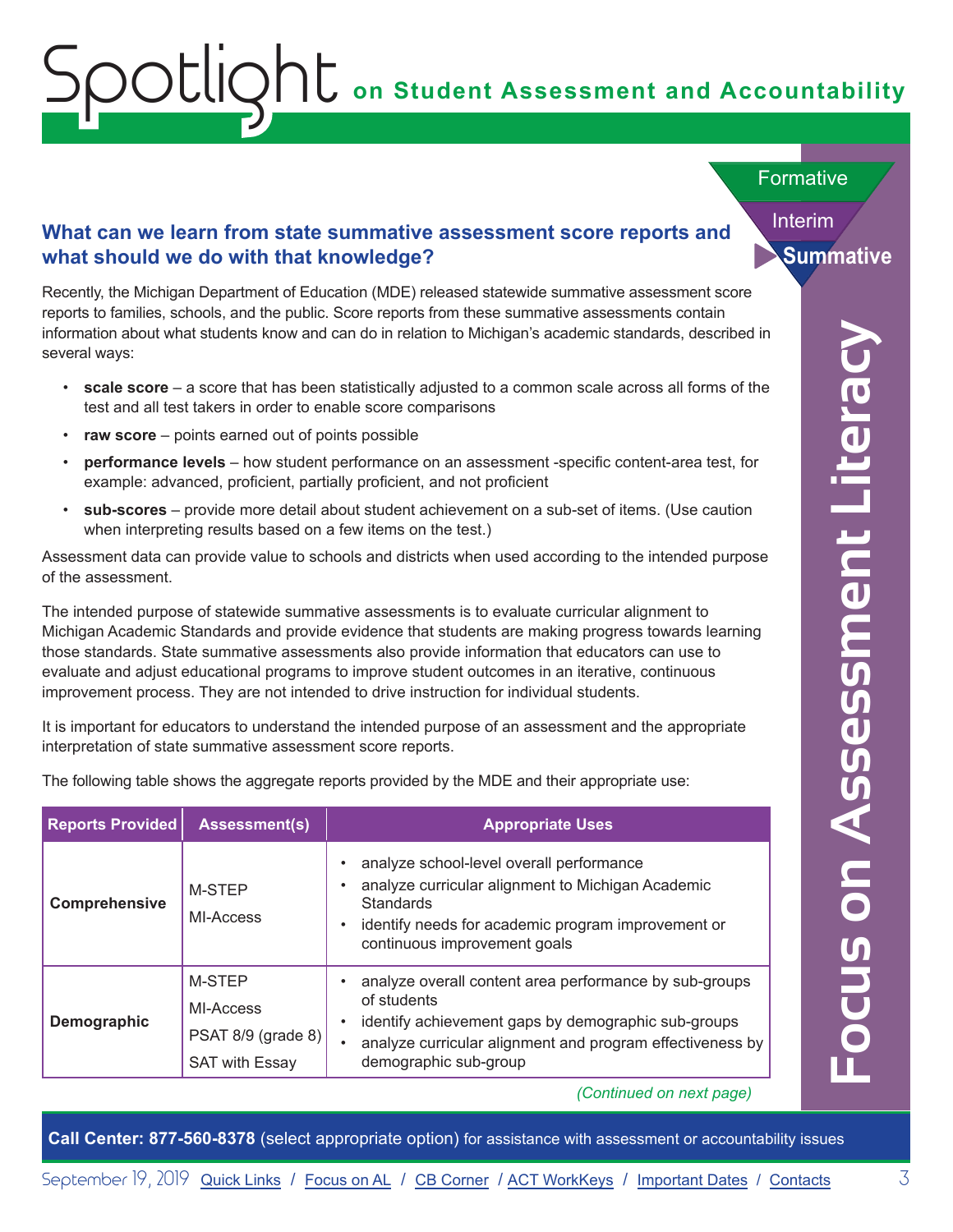| <b>Reports Provided</b>                                                                                         | <b>Assessment(s)</b> | <b>Appropriate Uses</b>                                                                                                                                                                                                                                                                          |
|-----------------------------------------------------------------------------------------------------------------|----------------------|--------------------------------------------------------------------------------------------------------------------------------------------------------------------------------------------------------------------------------------------------------------------------------------------------|
| <b>Expectation</b><br><b>Analysis</b><br>$(M-STEP)$ /<br><b>Scoring Focus</b><br><b>Analysis</b><br>(MI-Access) | M-STEP<br>MI-Access  | identify content expectations on which students perform<br>$\bullet$<br>well and those on which students do not perform well<br>analyze curricular alignment to content expectations<br>These reports should be used with caution due to the small<br>amount of items reported in each category. |
| <b>Target Analysis</b><br>(M-STEP)                                                                              | M-STEP               | identify aggregate group strengths and weaknesses by<br>$\bullet$<br>assessment target<br>analyze curricular alignment to assessment targets<br>This report should be used with caution due to the small<br>amount of items reported in each category.                                           |

Statewide summative assessment data should always be used within a comprehensive assessment system and should never be used as the primary component in making decisions about placement or programming for individual students or for the evaluation of a teacher's effectiveness.

#### **Resources**

[What are summative assessments?](https://www.michiganassessmentconsortium.org/wp-content/uploads/2019_May_WHAT-ARE-SUMMATIVE-ASSESSMENTS3.pdf) This article from the Michigan Assessment Consortium outlines how summative assessment data can be used in a comprehensive assessment system.

For more information on Michigan's reporting system and the appropriate use of score report data, see the Interpretive Guide to Reports documents on the Michigan statewide assessment web pages:

[M-STEP](www.michigan.gov/mstep) (www.michigan.gov/mstep) [MI-Access](http://www.michigan.gov/mi-access) (www.michigan.gov/mi-access) [MME](www.michigan.gov/mme) (www.michigan.gov/mme) [PSAT](http://www.michigan.gov/psat) (www.michigan.gov/psat)

### **Put Into Practice**

How has your school or district used statewide summative assessment data to:

- evaluate curricular alignment
- analyze educational program efficacy
- identify areas for improvement

Discuss this "Put into Practice" activity with a colleague and reflect on how your school uses state assessment data. Do you think it is an appropriate use? Why or why not?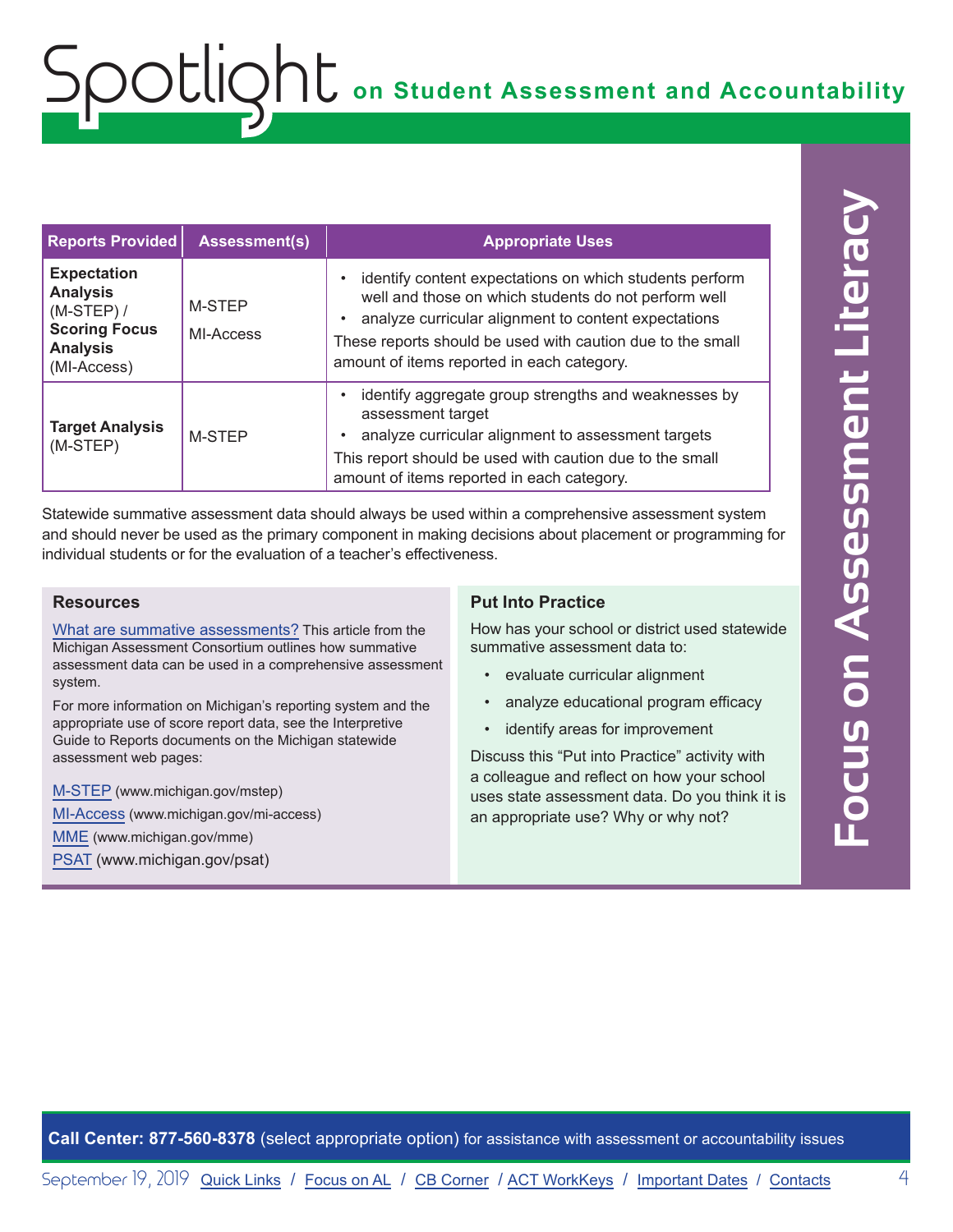# <span id="page-4-1"></span>College Board Corner

<span id="page-4-0"></span>Spotlight

 *Information on SAT*®*, PSAT*™ *8/9, and PSAT*™*10 provided by the College Board*

## **Questions about Spring PSAT 8/9, PSAT 10, or SAT?**

- call the Michigan Educator Hotline: 866-870-3127 (select Option 1)
- email [michiganadministratorsupport@](mailto:michiganadministratorsupport%40collegeboard.org?subject=) [collegeboard.org](mailto:michiganadministratorsupport%40collegeboard.org?subject=)

## **Updating EEM**

For the Michigan-provided SAT with Essay, PSAT 10, and PSAT 8/9 for grade 8 and grade 9 administrations in Spring 2020, College Board will use contact information from the EEM (Educational Entity Master) to identify staff responsible for implementing the assessments. Test shipments will be sent to the address associated with the test coordinator's record in the EEM. If the EEM information is not accurate, communications and test shipments may be impacted. **Staff can serve multiple roles, if needed**.

Contact information should be provided in the EEM for each of the following roles:

- SAT Test Coordinator
- PSAT Grade 10 Test Coordinator
- PSAT Grade 9 Test Coordinator
- PSAT Grade 8 Test Coordinator
- SAT Backup Test Coordinator
- PSAT 9/10 Backup Coordinator
- PSAT Grade 8 Backup Coordinator
- SAT Services for Students with Disabilities **Coordinator**
- PSAT Grade 9/10 Services for Students with Disabilities Coordinator
- PSAT Grade 8 Services for Students with Disabilities Coordinator

For public schools, review the contacts listed in the EEM. If changes are required, contact your authorized district EEM user to make the updates. If you are unsure who your authorized EEM user is, use the **District and School Contact Page**, under the **Assessment Registration** tab, of the [Office of Educational](http://www.michigan.gov/oeaa-secure)  [Assessment and Accountability \(OEAA\) Secure Site](http://www.michigan.gov/oeaa-secure) (www.michigan.gov/oeaa-secure) to retrieve the name and contact information for your district. If no changes are needed, no further action is required.

For nonpublic schools, provide any updates or additions to the Nonpublic School Office at [nonpublicschools@](mailto:nonpublicschools%40michigan.gov?subject=) [michigan.gov](mailto:nonpublicschools%40michigan.gov?subject=) or 517-241-5384. If no changes are needed, no further action is required.

Common errors that cause issues with communications and shipments:

- 1. The EEM is not updated for the 2019-20 school year.
- 2. The EEM is updated at the district level instead of the school level.
- 3. The address associated with the test coordinator's record in the EEM is incorrect.

College Board will start processing any updates the first week of October. If the EEM is updated throughout the school year, it takes 7-10 days for College Board to receive and process the updates.

## **Access to SSD Online for New SSD Coordinators**

The primary SSD (Services for Students with Disabilities) Coordinator must be identified in the EEM for communication purposes. If multiple SSD coordinators are listed in the EEM, only the most recently added will receive communications from

*(Continued on next page)*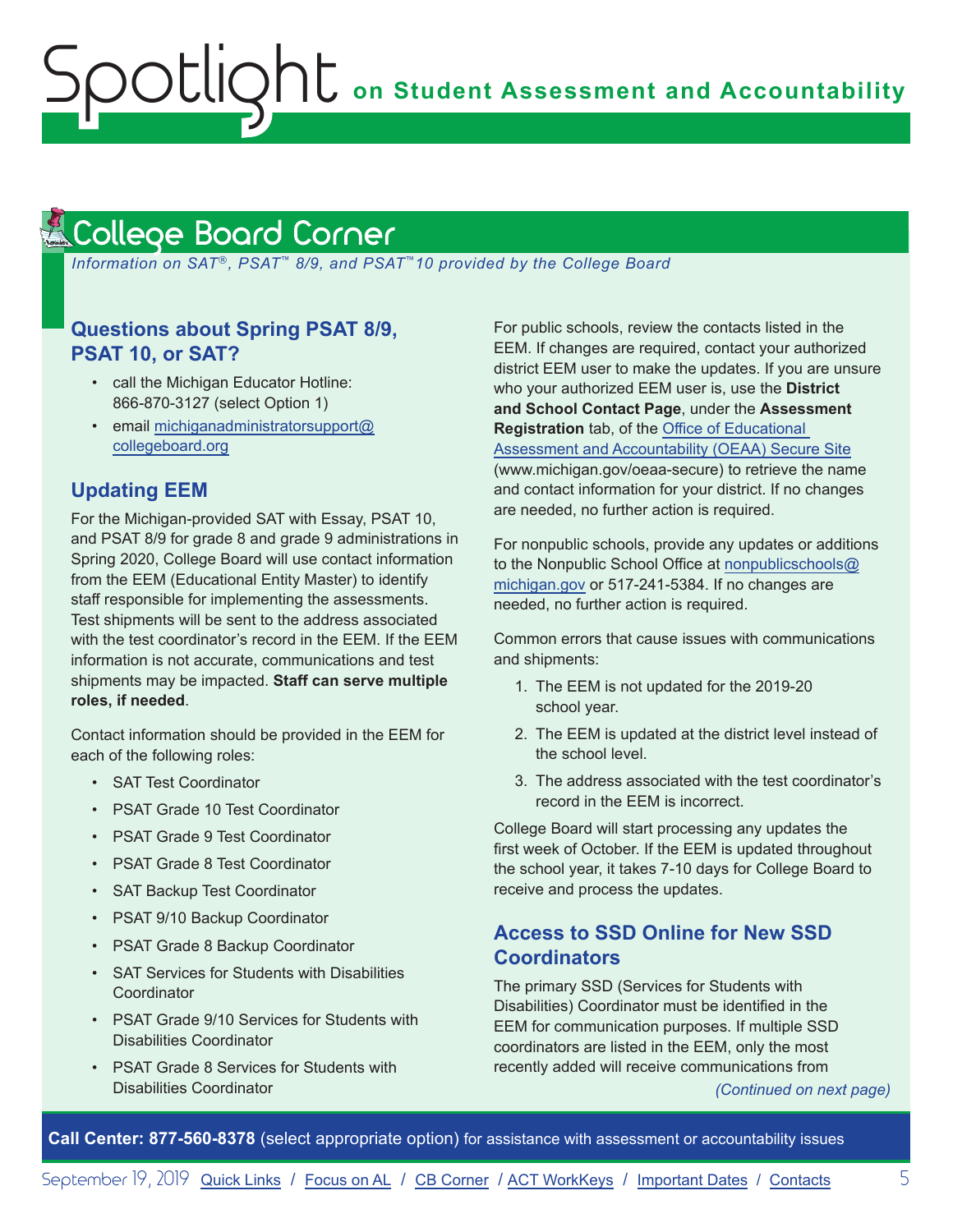College Board. A school can, however, have multiple SSD coordinators to submit accommodation requests in the SSD Online system. Any SSD coordinators who will be submitting accommodation requests will need access to SSD Online to do so. Directions on obtaining access:

- 1. Find the school's AI (Attending Institution) code on the Test Center Participation page of the OEAA Secure Site. You will need the AI code for the SSD Coordinator Form. If you do not have an AI code, you will have to wait until November, when AI codes are assigned to schools that do not have one.
- 2. Fill out and fax the [SSD Coordinator form](http://www.collegeboard.org/pdf/ssd/ssd-coordinator.pdf) (www. collegeboard.org/pdf/ssd/ssd-coordinator.pdf).

The SSD coordinator will receive an email with an access code to gain access to SSD Online within a few days of faxing the form.

If an SSD coordinator already has access from previous years, they do not need to fill out another form.

Test coordinators may also request access to SSD Online if they want to check on approval status for accommodation requests. Consider your district policy regarding student privacy when accessing information for students with disabilities before requesting access.

## **Getting Ready for 2020 –Fall Implementation Workshops and Webinar**

Implementation workshops are free and provide information about the Michigan-provided SAT with Essay, PSAT 10, and PSAT 8/9 for grades 8 and 9 administrations in the spring of 2020. Schools that will administer the PSAT 8/9 for grade 8 are HIGHLY encouraged to attend. The College Board is partnering with MCAN (Michigan College Access Network) to provide SCECHs to registered participants.

See the [August 22 edition of Spotlight](https://www.michigan.gov/documents/mde/Spotlight_8-22-19_664068_7.pdf) (www.michigan. gov/mde-spotlight) to review dates and locations. [Workshop registration](http://www.collegeboard.org/michiganworkshops) (www.collegeboard.org/ michiganworkshops).

A webinar version of the face-to-face workshop will be available to those who cannot attend a workshop in person. The presentation in the webinar will be the same content as the workshops. The webinar will be recorded and the presentation slides will be emailed to registrants. The recording and slides will also be available on the [MME web page](www.michigan.gov/mme) (www.michigan.gov/ mme) and the MDE [PSAT web page](http://www.michigan.gov/psat) ( www.michigan. gov/psat) within two weeks of the presentation.

**Date:** November 7, 2019 **Time:** 9-10:30am

[Webinar Registration](https://tinyurl.com/2020MichiganImplementation) (https://tinyurl. com/2020MichiganImplementation)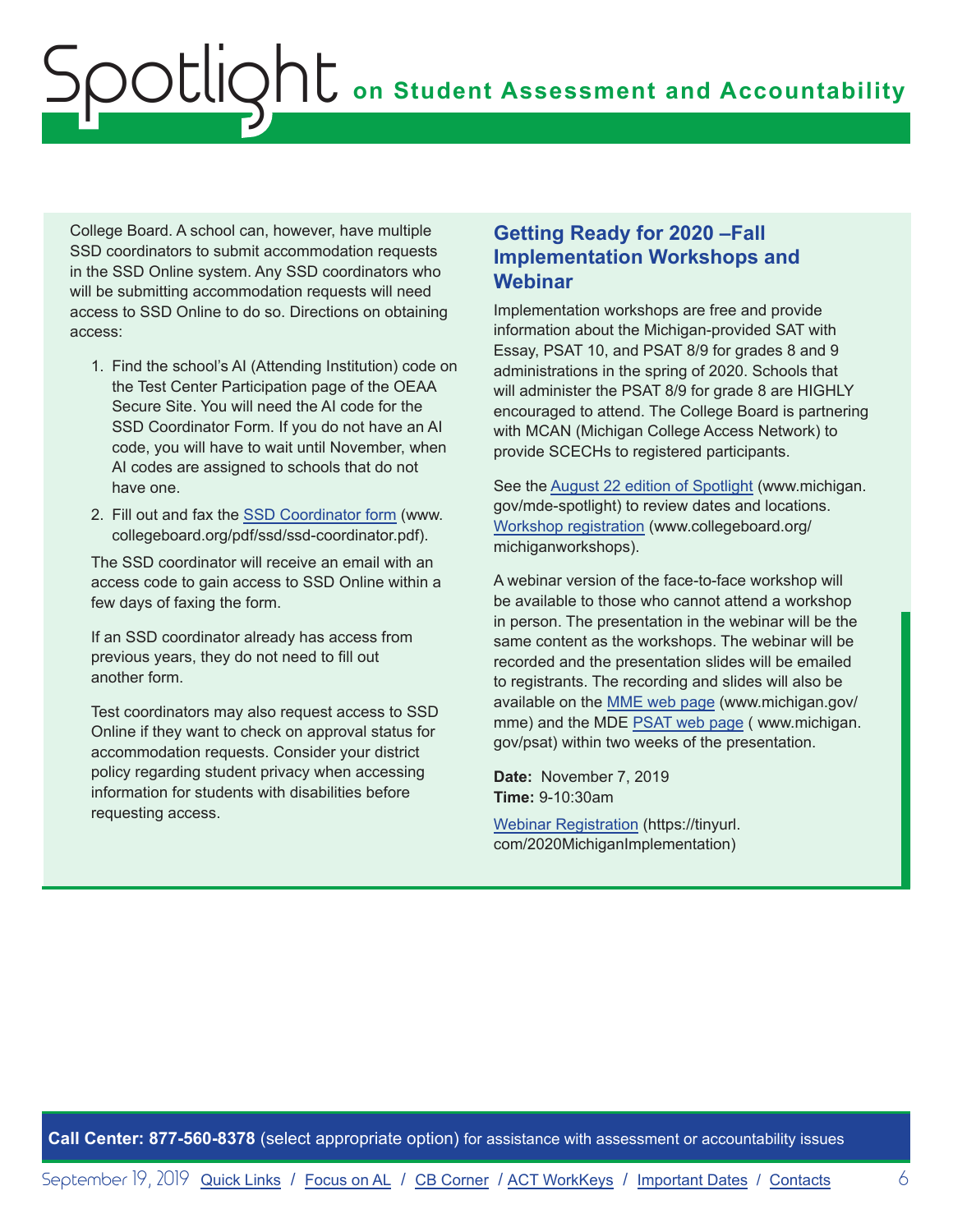**on Student Assessment and Accountability**

<span id="page-6-1"></span>**ACT** 

## Information on ACT<sup>®</sup> WorkKeys<sup>®</sup> provided by the ACT.

### **Updating the EEM**

<span id="page-6-0"></span>Spotlight

An important first step in preparing for the Spring 2020 ACT WorkKeys assessment is to ensure that your building/school's "WorkKeys Test Coordinator" has the correct contact name, email address, phone number, and mailing address in the [Educational Entity Master](www.michigan.gov/EEM)  [\(EEM\)](www.michigan.gov/EEM) (https://cepi.state.mi.us/eem) system. The mailing address cannot be a post office box.

**Note:** Ensuring that the test coordinator contact information is accurate must be done for each school in the district and not at the district level.

ACT uses the information in the EEM system to call, send emails, and to ship test materials to the Workkeys Test Coordinator. Inaccurate information will result in not receiving critical information in a timely manner and consequently overlooking key deadlines and delaying the receipt of test materials.

If the information for your building/school is inaccurate, have your authorized district EEM user update the EEM no later than **Wednesday, October 2, 2019** to ensure your school receives the necessary information to start the Manage Participation process in November.

**Note:** Updating the EEM system can only be done by the district's authorized EEM user. If you are not sure who your authorized EEM user is, use the **District and**  **School Contact** page on the [OEAA Secure Site](http://www.michigan.gov/oeaa-secure) (www. michigan.gov/oeaa-secure) to retrieve their name and contact information.

- Instructions for using the **District and School Contact** page are available on the [Secure](http://www.michigan.gov/securesitetraining)  [Site Training web page](http://www.michigan.gov/securesitetraining) (www.michigan.gov/ securesitetraining) under the **Miscellaneous**  section.
- Nonpublic schools should call 517-241-5384 or email [nonpublicschools@michigan.gov](mailto:nonpublicschools%40michigan.gov?subject=) for updates to the EEM system.

Refer to the [September 5, 2019 Spotlight Newsletter](https://www.michigan.gov/documents/mde/Spotlight_9-5-19_665116_7.pdf) (www.michigan.gov/mde-spotlight) for additional information on how to update the EEM.

## **Contacting ACT**

If you have questions, you may:

- 1. contact ACT via the [Contact Us web page](http://www.act.org/aap/state/contact.html) ([www.act.org/aap/state/contact.html](https://www.act.org/aap/state/contact.html))
- 2. call ACT at 800-553-6244, 9:30 AM 6:00 PM ET
	- standard time: ext. 2800
	- accommodations: ext. 1788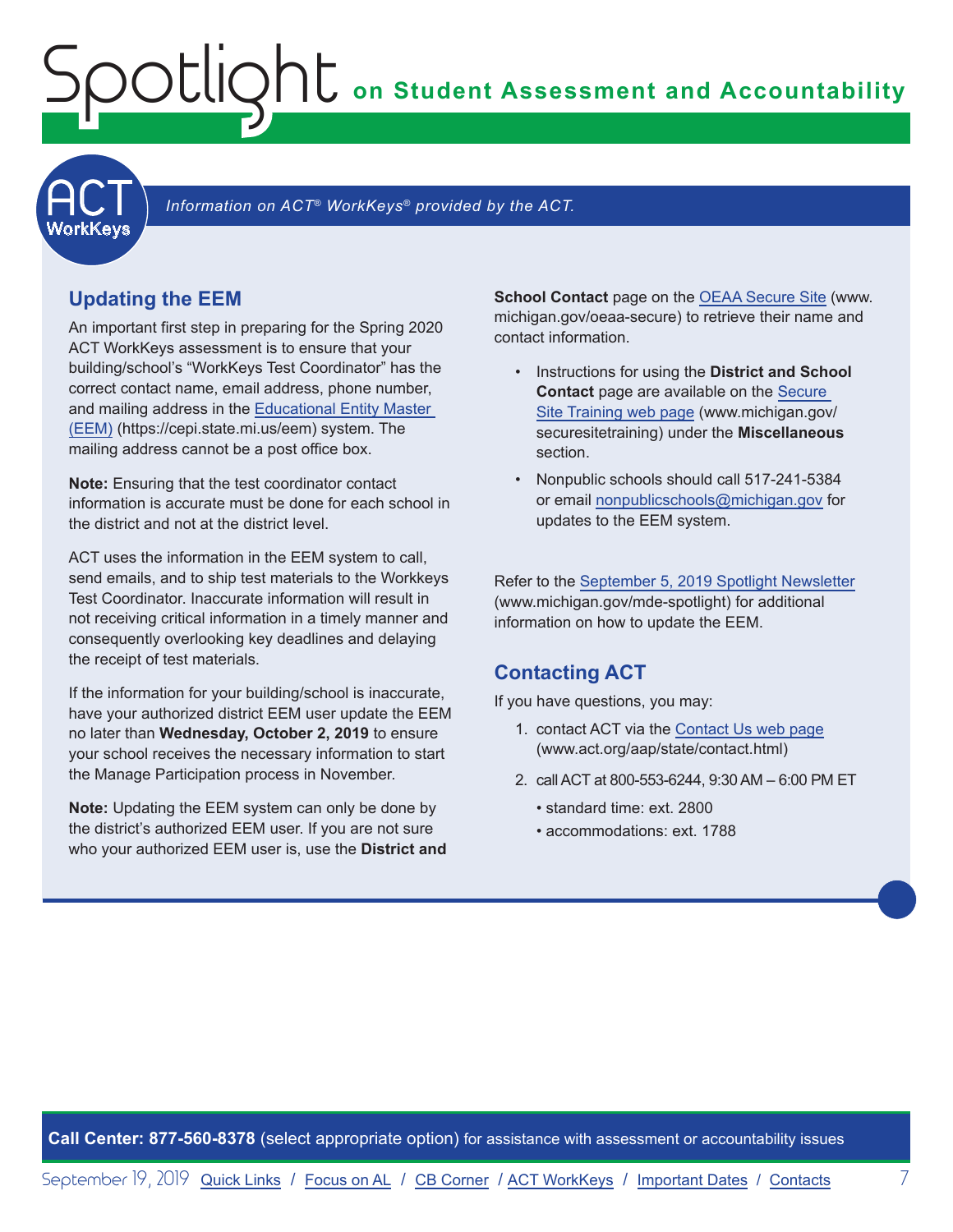# <span id="page-7-1"></span><span id="page-7-0"></span>**Important Dates**

## **September 2019**

## **SAT, PSAT, and ACT WorkKeys**

## **Now – October 1, 2019**

• Update **SAT, PSAT 8/9, PSAT 10**, and **ACT WorkKeys** Test Coordinator and other EEM contact information

## **Early Literacy and Mathematics**

## **Now – October 3, 2019**

Pre-identification of students on the OEAA Secure Site for the fall **Early Literacy and Mathematics Benchmark Assessments (K-2)**

## **Early Literacy and Mathematics**

### **Now – October 4, 2019**

• **Early Literacy and Mathematics Benchmark Assessments (K-2)** Fall Testing Window

# **October 2019**

## **WIDA**

### **Tuesday and Wednesday, October 1 and 2, 2019, 9:00 AM to 4:00 PM:**

• **Workshop 2: Leading Schools for Multilingual Learner Achievement** 

**Location:** Wayne Community College – Downriver Campus, 21000 Northline Rd., Taylor MI 48180 EPAC 5 & 6

[Registration link](https://wida-leading-schools-el-achievement.eventbrite.com) (https://wida-leading-schools-elachievement.eventbrite.com)

## **SAT and PSAT**

## **October 1 – November 1, 2019**

• Implementation Workshops for **SAT with Essay, PSAT 10, and PSAT 8/9 – [Workshop Registration](http://www.collegeboard.org/michiganworkshops)** (www.collegeboard.org/michiganworkshops)

## **November 2019**

## **SAT and PSAT**

## **November 7, 2019**

• Implementation Webinar for **SAT with Essay, PSAT 10,** and **PSAT 8/9** – [Webinar Registration](https://tinyurl.com/2020MichiganImplementation) (https://tinyurl.com/2020MichiganImplementation)

## **December 2019**

### **December 4, 2019, 10:00 AM Eastern**

• **DRC Technology Coordinator Webinar** – more information to come

## **WIDA**

### **December 3, 2019, 9:00 AM – 12:00 PM**

• **WIDA Access for ELLs Test Administration Online Workshop 1** – Library of Michigan, Lake Michigan Room, 702 W. Kalamazoo St. Lansing, MI 48909 [Registration link](https://wida-access-online-ta-training120319am.eventbrite.com) (https://wida-access-online-tatraining120319am.eventbrite.com)

## **December 4, 9:00 AM – 12:00 PM**

• **WIDA Access for ELLs Test Administration Online Workshop 2** – Wayne County Community College Downriver Campus, EPAC 5&6, 21000 Northline Road, Taylor, MI 48180

[Registration link](https://wida-access-online-ta-training120419am.eventbrite.com) (https://wida-access-online-tatraining120419am.eventbrite.com)

### *(Continued on next page)*

**Call Center: 877-560-8378** (select appropriate option) for assistance with assessment or accountability issues

September 19, 2019 [Quick Links](#page-0-0) / [Focus on AL](#page-2-0) / [CB Corner](#page-4-1) / [ACT WorkKeys](#page-6-1) / [Important Dates](#page-7-1) / [Contacts](#page-9-1) 8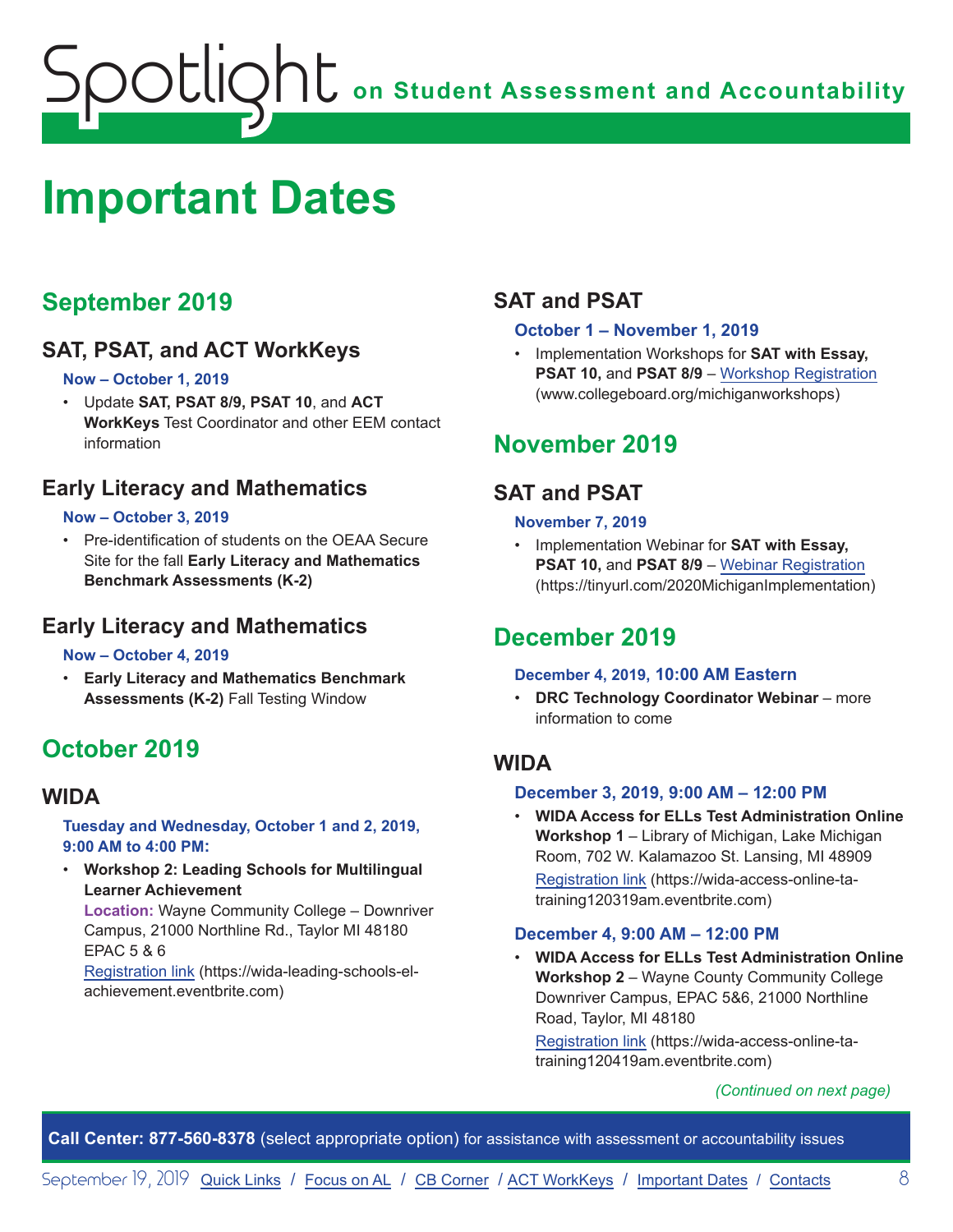## **WIDA (continued)**

### **December 3, 1:00 – 4:00 PM**

• **WIDA Kindergarten ACCESS Test Administration Workshop 1** – Library of Michigan, Lake Michigan Room, 702 W. Kalamazoo St., Lansing, MI 48909 [Registration link](https://wida-k-access-online-tatraining-120319pm.eventbrite.com) (https://wida-k-access-onlinetatraining-120319pm.eventbrite.com)

#### **December 4, 1:00 – 4:00 PM**

• **WIDA Kindergarten ACCESS Test Administration Workshop 2** – Wayne County Community College Downriver Campus, EPAC 5&6, 21000 Northline Road, Taylor, MI, 48180 [Registration link](https://wida-k-access-online-tatraining-120419pm.eventbrite.com) (https://wida-k-access-online-

tatraining-120419pm.eventbrite.com)

#### **December 18, 2019, 10:00 – 11:30 AM**

• **WIDA Alternate ACCESS Overview Webinar** [Registration link](https://wida-alternate-accessoverview-121819-1000-1130.eventbrite.com) (https://wida-alternateaccessoverview-121819-1000-1130.eventbrite.com)